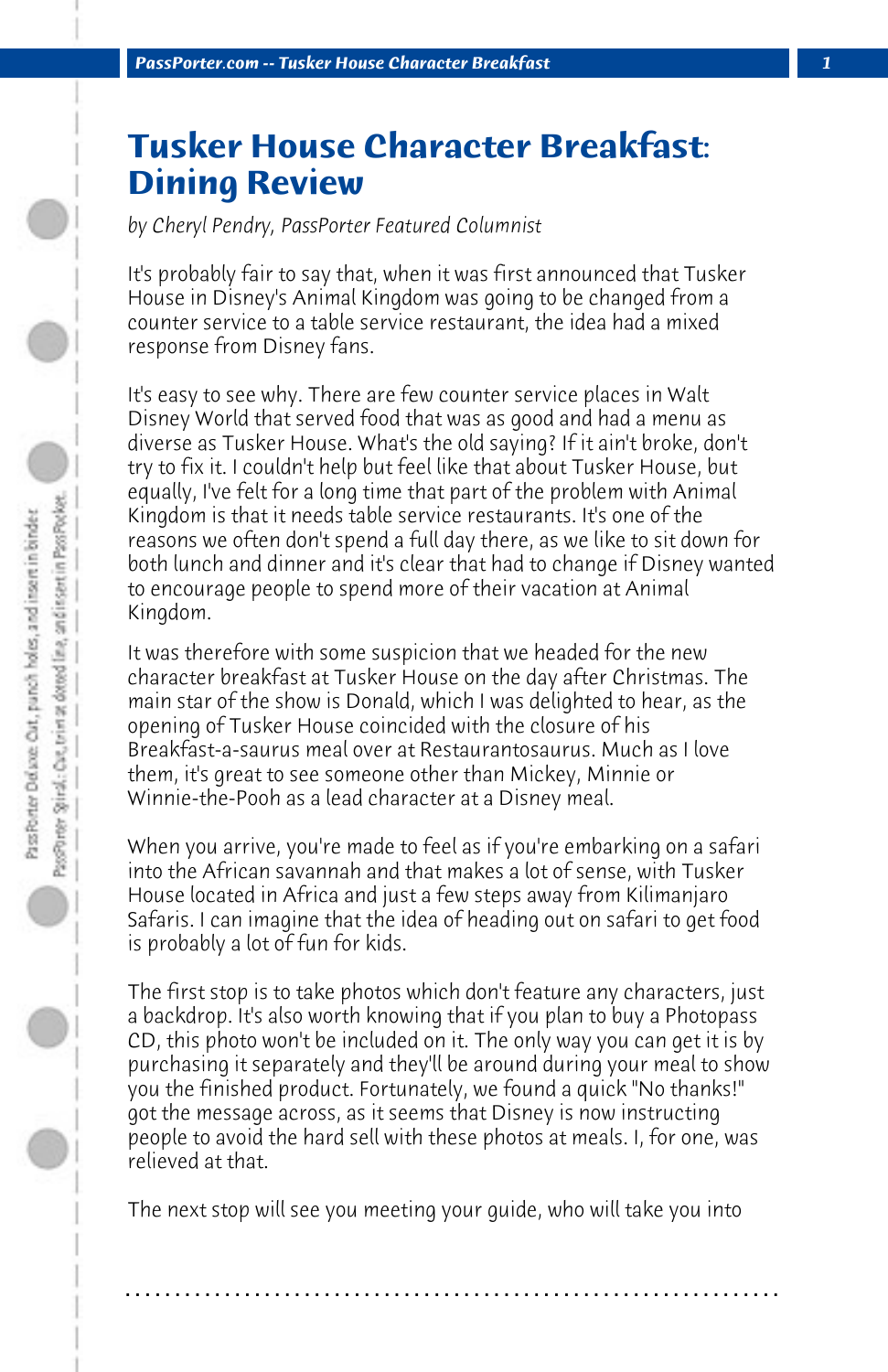the building and to your table. On the way, they'll also explain about the food that's available at the buffet. It's all themed to look very much like an African marketplace and, in that respect; it hasn't changed that much from when Tusker House was a counter service restaurant.

There are separate areas set up around what used to the room where you'd order your food. Those include areas for pastries, cereals, frittatas (both meat and vegetarian), breads, fresh fruit and yogurts. I was impressed with the selection of items available to those of us who don't eat meat and, in particular the vegetable quiche, a rather unusual choice for breakfast. Another unusual choice for breakfast, or any other meal of the day in fact, was the orange bread. They had some superb breads with beautiful flavours to them. It's definitely worth giving these a try.

Your server will also offer you what they call "jungle juice", although the most observant amongst you may notice that it has a very striking resemblance to the Frunch that they serve at Boma. I didn't manage to confirm this with our server, but I'm pretty sure that it's exactly the same stuff, just given a new name. It's exceptionally refreshing and gets your day off to a great start.

Despite the fact that this does have an African theme to it, don't worry if you have picky eaters in your family. In that respect, the meal is just like dining at Boma, with plenty of more standard fare for those who don't -- or can't -- step out of their comfort zone.

As for the characters, Tusker House plays host to Donald and his beloved Daisy, along with Mickey Mouse and Goofy. They're all attired in safari gear, which makes for some great photos. It's nice to see the characters dressed in something unusual, rather than their usual gear.

Finally, just a warning to those of you who perhaps prefer a quieter character meal, if there is such a thing. Tusker House hosts a party every half hour or so, where children are invited to dance with the characters. It's very similar to the parade they do at the Crystal Palace or the napkin twirling at Chef Mickey's, but it's worth knowing that in advance. The party does take up a lot of space and you may find yourself trapped at the buffet, as there is no way you can get past when it gets going, so do listen out for the warning they give a few minutes before it's due to start if you don't want to get stuck.

Despite all the fears, Tusker House is still serving up a superb meal, with some wonderful and unusual items on offer, supplemented by a lot of fun with some of your favorite Disney characters. It's a good addition to the range of table service restaurants at Animal Kingdom and I have

**. . . . . . . . . . . . . . . . . . . . . . . . . . . . . . . . . . . . . . . . . . . . . . . . . . . . . . . . . . . . . . . . . .**